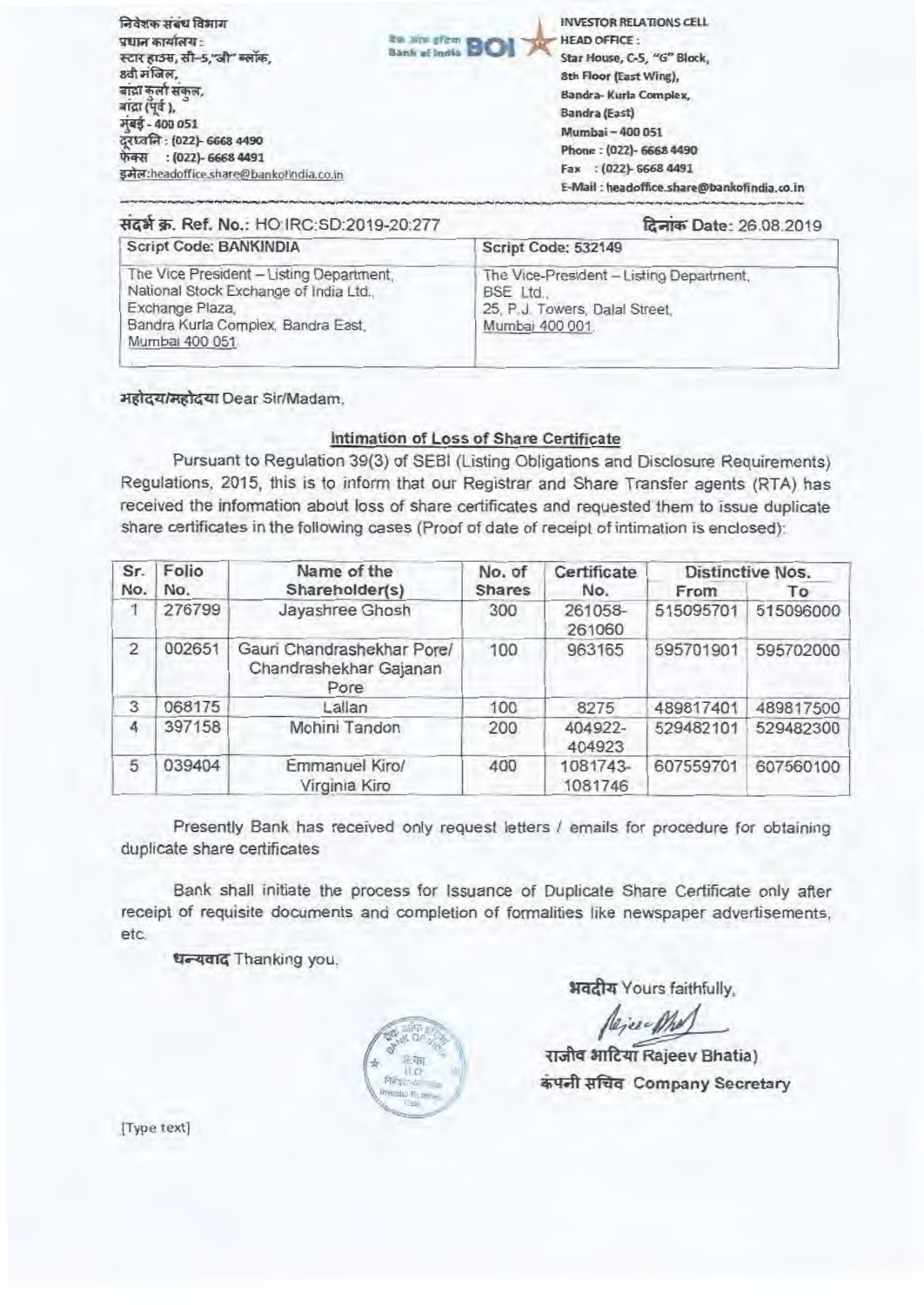# "hare Services Pvt. Ltd.



21.08.2019

|           | IANNEXURE-I  |                |                |          |                     |                        |               |                       |
|-----------|--------------|----------------|----------------|----------|---------------------|------------------------|---------------|-----------------------|
| SR<br>VO. | REQUEST TYPE | INWARD!<br>NO. | INWARD<br>DATE | FOLIO NO | NAME OF SHAREHOLDER | NO OF<br><b>SHARES</b> | CERT NOS      | <b>DIST NOS</b>       |
|           | DUPLICATE    | DL494          | 09.08.2019     | 276799   | JAYASHREE GHOSH     | 300                    | 261058-261060 | 515095701 - 515096000 |

CIN: U99999MH1994PTC076534 (An Associate Company of Transfer Online Inc., USA)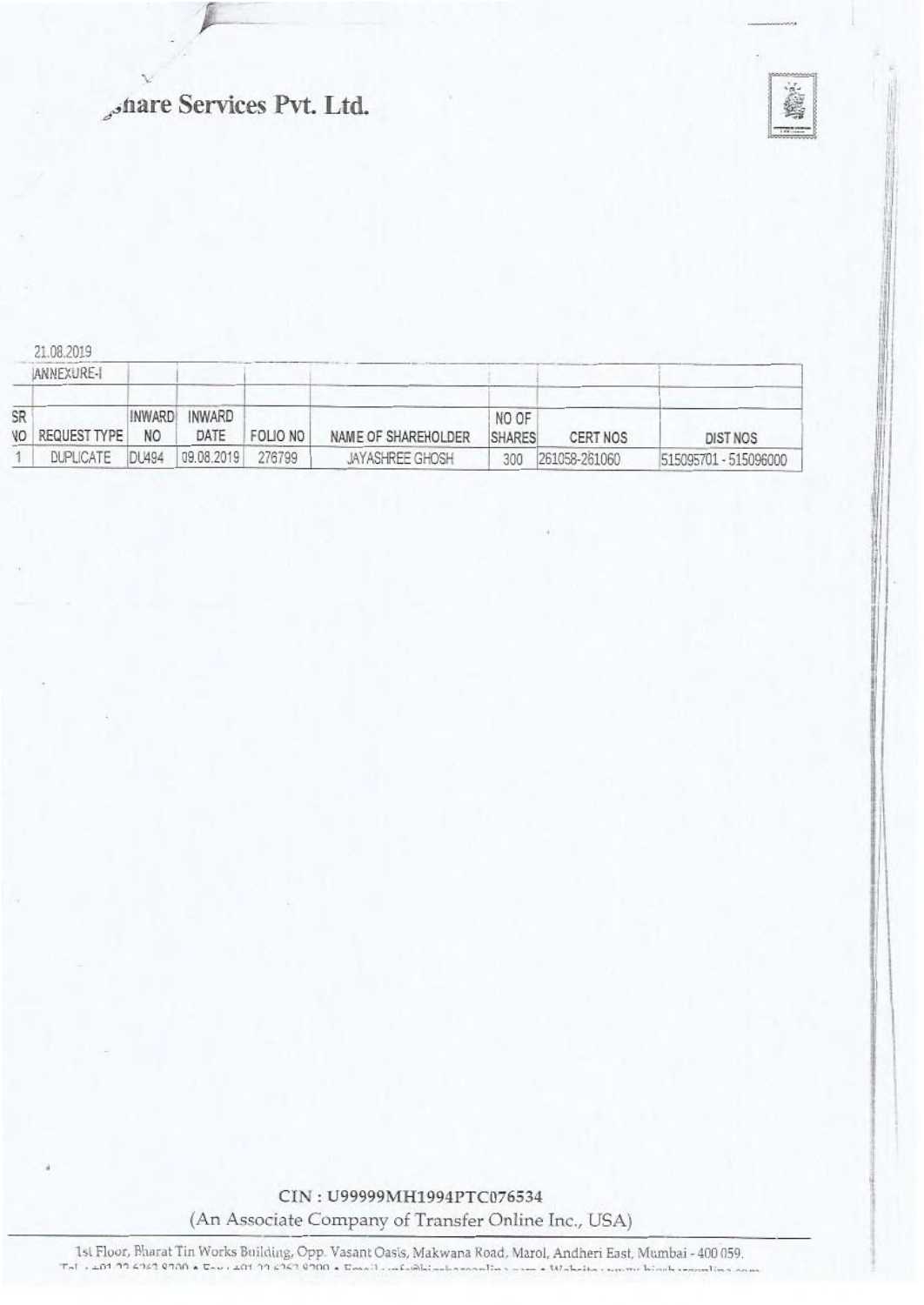#### Investor Relations Department

| BSSDuplicate <bssduplicate@bigshareonline.com></bssduplicate@bigshareonline.com>      |
|---------------------------------------------------------------------------------------|
| Monday, August 26, 2019 14:40                                                         |
| Rajeev Bhatia; Investor Relations Department                                          |
| vijay@bigshareonline.com; bssduplicate@bigshareonline.com; bhagwan@bigshareonline.com |
| Duplicate Share Intimations Received On: 20190826                                     |
| 342501.pdf                                                                            |
|                                                                                       |

#### Dear Sir/Ma'am,

Please be informed that in terms of the provisions of the SEBI (LODR) Regulations, 2015, the Company is required to submit information regarding loss of share certificates and issue of duplicate certificates, to the stock exchange within two days of its getting information. Further, the said intimation has to be filed only through the mode of NEAPS filing for NSE and on listing bseindia.com for BSE and not via hard copy submission.

Accordingly, we are sharing herewith the receipt of the following request for loss of share certificate of the Company by shareholders, to enable you to comply with the said requlatory requirement within the timelines prescribed.

| Client Name   | Cert. No | Dist. No From | Dist. NO. To | Folio No. | Quantity | Name                                                        |
|---------------|----------|---------------|--------------|-----------|----------|-------------------------------------------------------------|
| BANK OF INDIA | 963165   | 595701901     | 595702000    | 2651      | 100      | GAURI CHANDRASHEKHAR PORE<br>MR CHANDRASHEKHAR GAJANAN PORE |

Should you have any queries in respect of the aforesaid instruction kindly revert back.

Regards,

Bigshare Services Pvt. Ltd.

causes assesses and originated from outside of the organization. Do not click links or open attachments unless you recognize the sender and know the content is safe.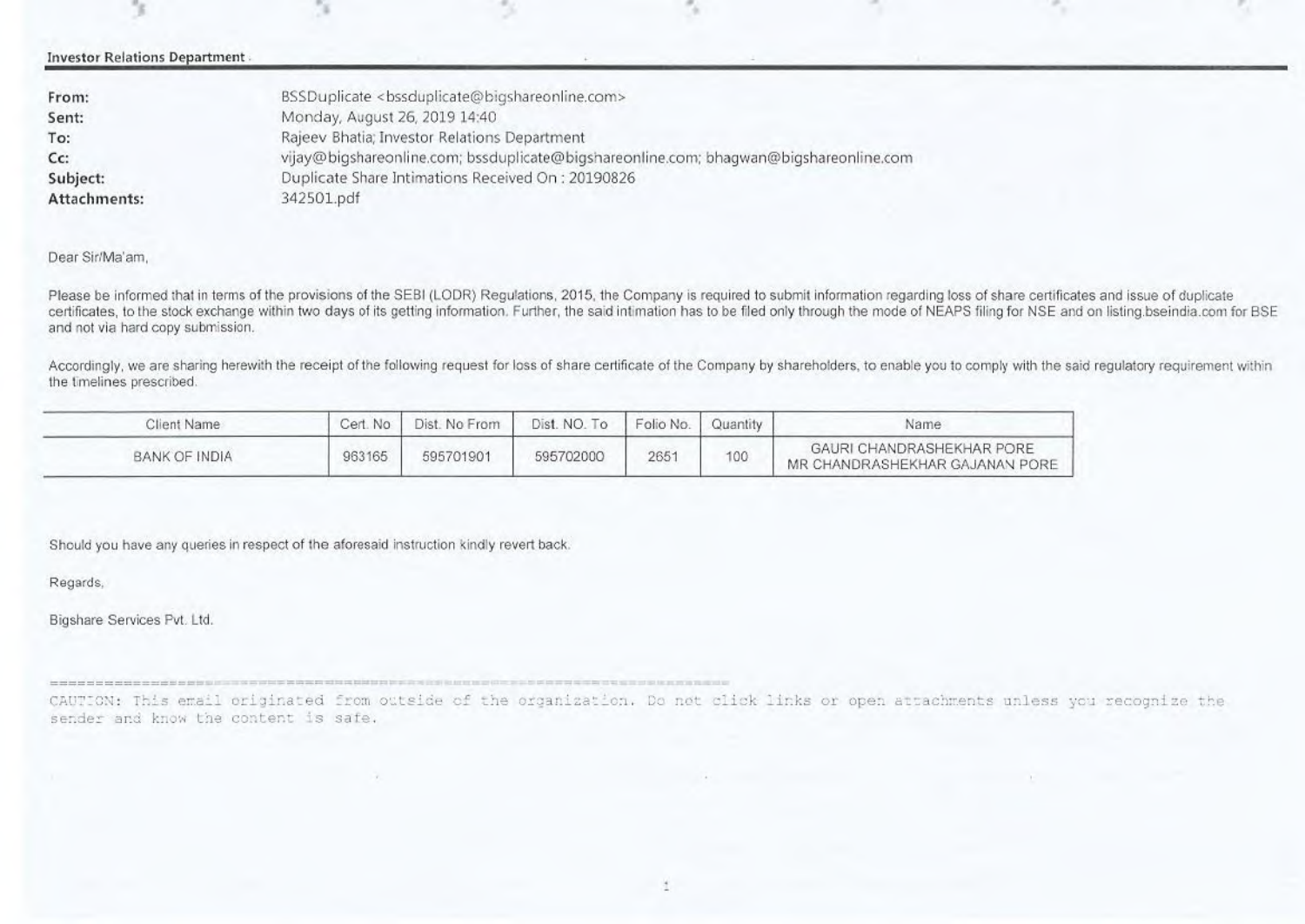|                                                                                                                                                                                                                                                                                                             |                                                                                                                                                                                                                                                            |         |                                 | Philippy                                  |          |
|-------------------------------------------------------------------------------------------------------------------------------------------------------------------------------------------------------------------------------------------------------------------------------------------------------------|------------------------------------------------------------------------------------------------------------------------------------------------------------------------------------------------------------------------------------------------------------|---------|---------------------------------|-------------------------------------------|----------|
|                                                                                                                                                                                                                                                                                                             |                                                                                                                                                                                                                                                            |         |                                 |                                           |          |
|                                                                                                                                                                                                                                                                                                             |                                                                                                                                                                                                                                                            |         |                                 |                                           |          |
| st Eloor ,Bharat Tin works Building,Opp. Vasant Oasis ,Makwana Road ,<br>Marol,Andheri (E), Mumbai - 400 059,Tel : +91 22 62638200 .                                                                                                                                                                        | BIGSHARE SERVICES PVT. LTD.                                                                                                                                                                                                                                |         |                                 |                                           |          |
| weth turner as a shall competent and competent to the                                                                                                                                                                                                                                                       |                                                                                                                                                                                                                                                            |         |                                 |                                           |          |
|                                                                                                                                                                                                                                                                                                             | DUPLICATE CHOECTION MEMO<br>Missing and the permitted of the company of the first permitted on the company of the company of the company of the company of the company of the company of the company of the company of the company of the company of the c |         |                                 | 311196                                    |          |
|                                                                                                                                                                                                                                                                                                             |                                                                                                                                                                                                                                                            |         |                                 |                                           |          |
| Ref No: BSS/Obj/1786/DU460/Q0253                                                                                                                                                                                                                                                                            |                                                                                                                                                                                                                                                            | DATE    | REGISTERED POST<br>: 27/06/2019 |                                           |          |
| SAURI CHANURASHEKHAR PORE<br>A2 - 901, REGENCY COSMOS CO -OP HOUSING SOCIETY,<br>NEAR PRABHAVEE TECH PARK,                                                                                                                                                                                                  |                                                                                                                                                                                                                                                            |         |                                 | <b>LILLHARE SERVICE</b><br><b>RLUEWED</b> |          |
| BANER ROAD,                                                                                                                                                                                                                                                                                                 |                                                                                                                                                                                                                                                            |         |                                 | Subject to Verification                   |          |
| PUNE,                                                                                                                                                                                                                                                                                                       | 342501                                                                                                                                                                                                                                                     |         |                                 |                                           |          |
| MAHARASHIRA - 411045                                                                                                                                                                                                                                                                                        |                                                                                                                                                                                                                                                            |         |                                 |                                           |          |
| UNIT<br>SUBJECT : SHARE DUPLICATE ISSUE<br>FOLIO<br>: 002651                                                                                                                                                                                                                                                | : BANK OF INDIA - EQUITY                                                                                                                                                                                                                                   |         |                                 | 26 AUG 2019                               |          |
|                                                                                                                                                                                                                                                                                                             |                                                                                                                                                                                                                                                            |         |                                 |                                           |          |
| Dear Sir / Madam ,                                                                                                                                                                                                                                                                                          |                                                                                                                                                                                                                                                            |         |                                 |                                           |          |
| This mas reference to your request for issue of Duplicate shares.                                                                                                                                                                                                                                           |                                                                                                                                                                                                                                                            |         |                                 |                                           |          |
| In this connection we would like to inform you that, while scrutinizing your request<br>for issue of duplicate shares, we find that below mentioned documents are not in order.                                                                                                                             |                                                                                                                                                                                                                                                            |         |                                 |                                           |          |
| 1. Your request for Issue of Duplicate Share Certificates is not as per the required format.<br>Kindly provide us the documents for Issue of Duplicate Share Certificates in the<br>format as required by "Bank of India". (Enclosed format attached).                                                      |                                                                                                                                                                                                                                                            |         |                                 |                                           |          |
| = 2. Kindly submit the acknowledged copy of FIR / Police Complaint. Full details of shares<br>lost must be present in FIR/ Police Complaint i.e. name of Company, number of shares lost,<br>folio number, certificate number and distinctive numbers. Also FIR should be duly attested by<br>notary public. |                                                                                                                                                                                                                                                            |         |                                 |                                           | Importer |
| y, We nequest you to provide shareholder's signatures duly attested by the bank manager clearly<br>indicating bank account number, name and address of holder. Also name and address of the bank,<br>nume and designation of bank official who is attesting the signature.                                  |                                                                                                                                                                                                                                                            |         |                                 |                                           |          |
| "Hence we are returning herewith the said documents i.e. Indemnity Bond/Affidavit'& other suggerting<br>documents with a request you to resubmit the same as advised with the required documents as mentioned<br>above to enable us to proceed further in the matter. Also provide                          |                                                                                                                                                                                                                                                            |         |                                 |                                           |          |
| Detaily of the Share Certificates Lost / Misplaced are as follows.                                                                                                                                                                                                                                          |                                                                                                                                                                                                                                                            |         |                                 |                                           |          |
| Rolie No.<br>Cert No                                                                                                                                                                                                                                                                                        | Distinctive No                                                                                                                                                                                                                                             | Total   | $W_2, W_1$                      |                                           |          |
| $f$ t'ass - To                                                                                                                                                                                                                                                                                              | From - To                                                                                                                                                                                                                                                  | LerL(s) | Shares.                         |                                           |          |
| 002651<br>963165 - 963165                                                                                                                                                                                                                                                                                   | 595701901 - 595702000                                                                                                                                                                                                                                      | 1       | 108                             |                                           |          |
|                                                                                                                                                                                                                                                                                                             |                                                                                                                                                                                                                                                            |         |                                 |                                           |          |
| Total                                                                                                                                                                                                                                                                                                       |                                                                                                                                                                                                                                                            | 1       | 1109                            |                                           |          |
|                                                                                                                                                                                                                                                                                                             |                                                                                                                                                                                                                                                            |         |                                 |                                           |          |
| Thanking you and assuring of our best services, always.                                                                                                                                                                                                                                                     |                                                                                                                                                                                                                                                            |         |                                 |                                           |          |
| Yours faithfully                                                                                                                                                                                                                                                                                            |                                                                                                                                                                                                                                                            |         |                                 |                                           |          |
| For Higsmann Services Private Limited                                                                                                                                                                                                                                                                       |                                                                                                                                                                                                                                                            |         |                                 |                                           |          |
|                                                                                                                                                                                                                                                                                                             |                                                                                                                                                                                                                                                            |         |                                 |                                           |          |
|                                                                                                                                                                                                                                                                                                             |                                                                                                                                                                                                                                                            |         |                                 |                                           |          |
| (Author Red Signatory)                                                                                                                                                                                                                                                                                      |                                                                                                                                                                                                                                                            |         |                                 |                                           |          |
|                                                                                                                                                                                                                                                                                                             |                                                                                                                                                                                                                                                            |         |                                 |                                           |          |
|                                                                                                                                                                                                                                                                                                             |                                                                                                                                                                                                                                                            |         |                                 |                                           |          |

 $\frac{1}{2}$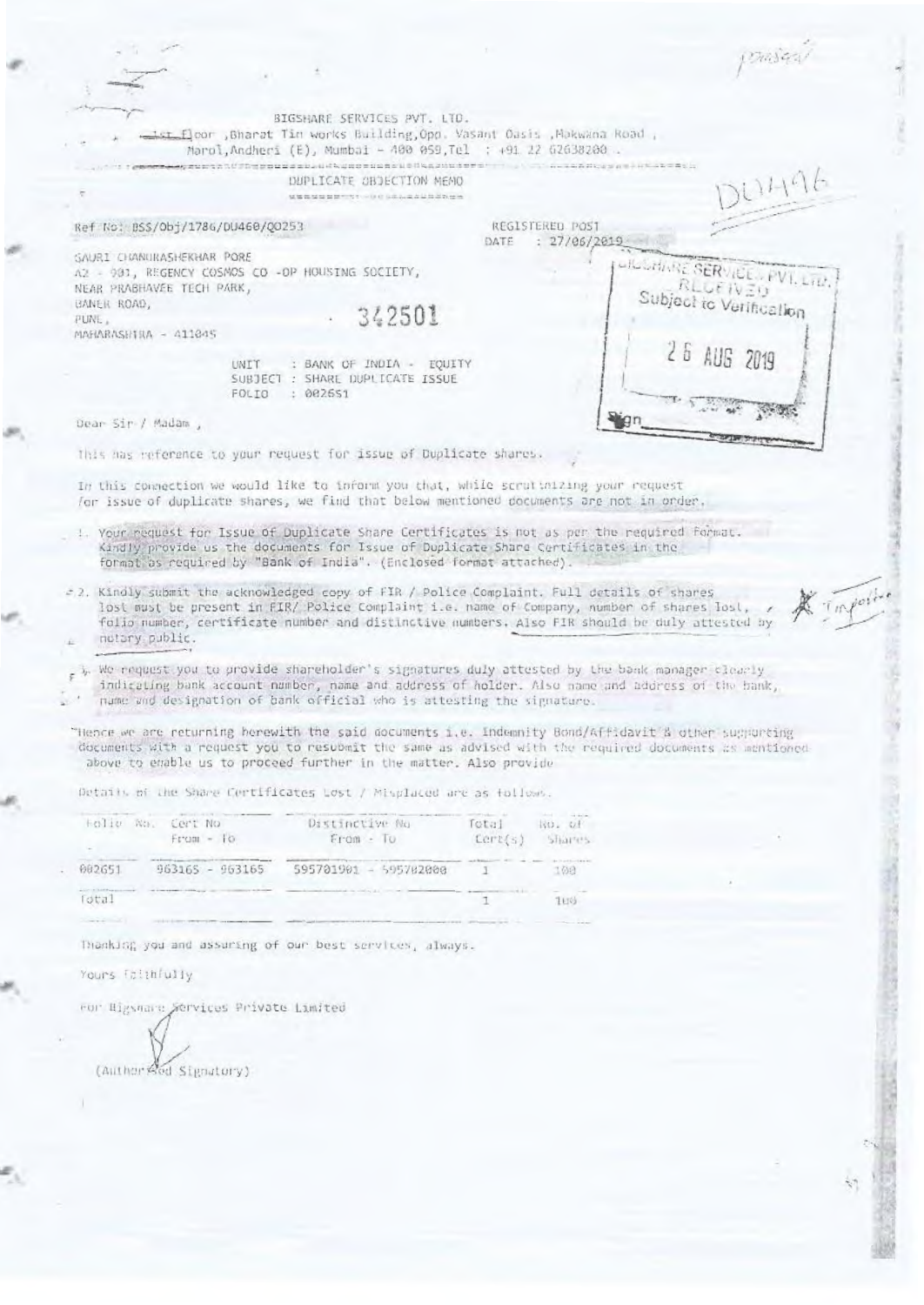**Investor Relations Deportment** 

| From:        | BSSDuplicate <bssduplicate@bigshareonline.com></bssduplicate@bigshareonline.com>      |
|--------------|---------------------------------------------------------------------------------------|
| Sent:        | Monday, August 26, 2019 14:09                                                         |
| To:          | Rajeev Bhatia; Investor Relations Department                                          |
| $Cc$ :       | vijay@bigshareonline.com; bssduplicate@bigshareonline.com; bhagwan@bigshareonline.com |
| Subject:     | Duplicate Share Intimations Received On: 20190826                                     |
| Attachments: | 342789.pdf                                                                            |

#### **Dear SiriMa'am**

**Please be informed that in terms of the provisions of the 3E81 (LOOR) Regulations. 2015, the Company is required to submit information regarding loss of share certificates and issue of duplicate**  certificates, to the stock exchange within two days of its getting information. Further, the said intimation has to be filed only through the mode of NEAPS filing for NSE and on listing bseindia com for BSE **and not via hard copy submission.**

Accordingly, we are sharing herewith the receipt of the following request for loss of share certificate of the Company by shareholders, to enable you to comply with the said regulatory requirement within **the timelines prescribed.**

| Client Name   | Cert, No | Dist. No From | Dist. NO. To Folio No.   Quantity |        |     | Name   |
|---------------|----------|---------------|-----------------------------------|--------|-----|--------|
| BANK OF INDIA | 8275     | 489817401     | 489817500                         | 068175 | 100 | LALLAN |

Should **you have any queries in respect of the aforesaid instruction kindly revert back.** 

**Regards,** 

Bigshare Services Put. Ltd.

CAUTION: This email originated from cutside of the organization. Do not click links or open attachments unless you recognize the sender and know the content is safe.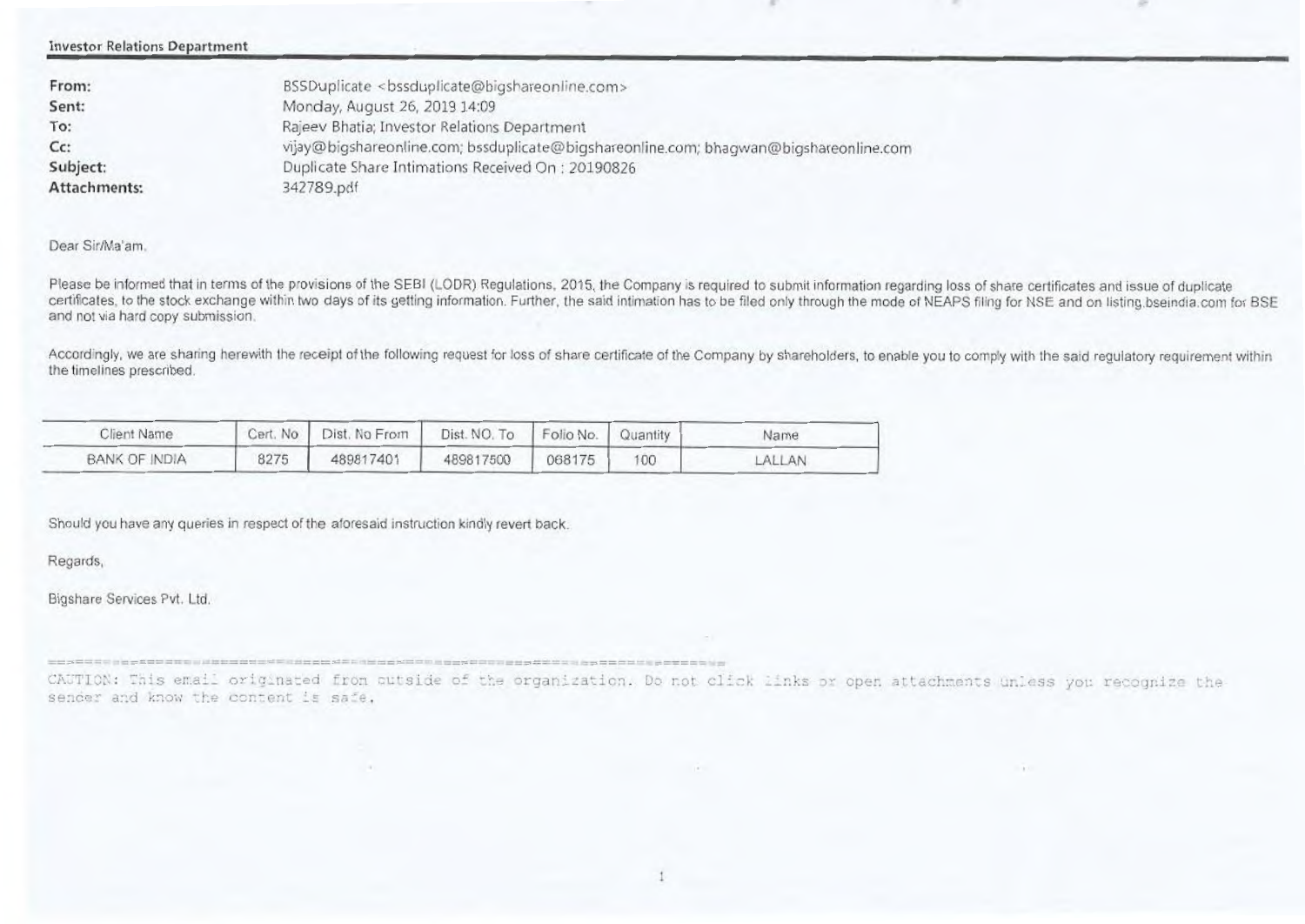MANT OF

QUESTIONNAIRE FORM<br>Form to be filled in by applicant(s) for issue of duplicate certificate(s) in respect of shares for which original certificate(s)<br>is / are lost

| KAM<br>TAN<br>1. Full name; of holder &<br>joint holder(s), if any<br>(fill in identical Order)<br>2. Number of shares held<br>FORONO. C $67175$<br>for which duplicate certificate(s) .<br>is / are being sought.<br>3. Distinctive number of the<br>$AU \cdot \sin$ Falic N .- $060175$<br>sharesin respect of which .<br>certificate(s) is / are lost<br>must tally with no. given<br>in item $2)$<br>OTHUS TOWNERING<br>hi the year 2002<br>4.<br>When and how did the holder(s)<br>(Quote atleast approx<br>acquire the shares in respect of<br>which cartificate(s) is / are lost?<br>date ( period)<br>5. When and where were the<br>(Quote atleast approx<br>certificate(s) lost or found<br>data / period)<br>In the year 2010<br>to be missing<br>Certificate distraryed by mseat;<br>Full statement of the circumstances<br>46.<br>regarding loss of the above<br>Certificate(s)<br>'if your answer is YES you must<br>7.<br>Were any signed transfer form(s)<br>fornish the Bank with a<br>accompanying the lost certificate(s) ?<br>Nn<br>Probibitory Order from a<br>if so give full purticulars of the transactions:<br>compotent court to stop transfer<br>cfishares in the name(s) of any<br>other parson(s)<br>Were these shares sold / mortgaged /<br>In case enswer to 7 above is<br>8.<br>pledged or otherwise disposed of either by the holder I applicant<br>YES Altach document(s) in<br>or by any other person? if so give<br>support of your statement.<br>$N_{\mathcal{D}}$<br>full particulars of transactions.<br>Was diligent search mode for the<br>9.<br>KES<br>missing certificate(s)?<br>For Office Use Only<br>10. If the Bank is prepared to issue<br>duplicate-certificate(s), is / are applicant(s)<br>Xes.<br>prepared to fulfill the conditions:<br>preliminary to the issue of duplicate -<br>For EANS<br>certificate( s) viz<br>Advertisement in newspaper<br>a.<br>Such Stany<br>b. Execution of Indemnity with<br>approved surety/les ?<br>Signatura Checked by<br>Present Address<br>342789<br>Willage Brit-Jahren<br>drand<br>$DdV - HLckham$<br><b>PIGSHARE SERVICES PVT. LTD.</b><br>RECEIVED<br>Subject to Verification<br>3)<br>$>$ $\frac{2}{3}$<br>Signature(s) of the applicant(s)<br>26<br>Arre<br>Phone NO. 222 122 2020<br>Mabila No.<br>E-mail ID. | BANKIOF INDIA : |  |                 |
|-------------------------------------------------------------------------------------------------------------------------------------------------------------------------------------------------------------------------------------------------------------------------------------------------------------------------------------------------------------------------------------------------------------------------------------------------------------------------------------------------------------------------------------------------------------------------------------------------------------------------------------------------------------------------------------------------------------------------------------------------------------------------------------------------------------------------------------------------------------------------------------------------------------------------------------------------------------------------------------------------------------------------------------------------------------------------------------------------------------------------------------------------------------------------------------------------------------------------------------------------------------------------------------------------------------------------------------------------------------------------------------------------------------------------------------------------------------------------------------------------------------------------------------------------------------------------------------------------------------------------------------------------------------------------------------------------------------------------------------------------------------------------------------------------------------------------------------------------------------------------------------------------------------------------------------------------------------------------------------------------------------------------------------------------------------------------------------------------------------------------------------------------------------------------------------------------------------------------------------------------------------------------------------------------------------|-----------------|--|-----------------|
|                                                                                                                                                                                                                                                                                                                                                                                                                                                                                                                                                                                                                                                                                                                                                                                                                                                                                                                                                                                                                                                                                                                                                                                                                                                                                                                                                                                                                                                                                                                                                                                                                                                                                                                                                                                                                                                                                                                                                                                                                                                                                                                                                                                                                                                                                                             |                 |  |                 |
|                                                                                                                                                                                                                                                                                                                                                                                                                                                                                                                                                                                                                                                                                                                                                                                                                                                                                                                                                                                                                                                                                                                                                                                                                                                                                                                                                                                                                                                                                                                                                                                                                                                                                                                                                                                                                                                                                                                                                                                                                                                                                                                                                                                                                                                                                                             |                 |  |                 |
|                                                                                                                                                                                                                                                                                                                                                                                                                                                                                                                                                                                                                                                                                                                                                                                                                                                                                                                                                                                                                                                                                                                                                                                                                                                                                                                                                                                                                                                                                                                                                                                                                                                                                                                                                                                                                                                                                                                                                                                                                                                                                                                                                                                                                                                                                                             |                 |  |                 |
|                                                                                                                                                                                                                                                                                                                                                                                                                                                                                                                                                                                                                                                                                                                                                                                                                                                                                                                                                                                                                                                                                                                                                                                                                                                                                                                                                                                                                                                                                                                                                                                                                                                                                                                                                                                                                                                                                                                                                                                                                                                                                                                                                                                                                                                                                                             |                 |  |                 |
|                                                                                                                                                                                                                                                                                                                                                                                                                                                                                                                                                                                                                                                                                                                                                                                                                                                                                                                                                                                                                                                                                                                                                                                                                                                                                                                                                                                                                                                                                                                                                                                                                                                                                                                                                                                                                                                                                                                                                                                                                                                                                                                                                                                                                                                                                                             |                 |  |                 |
|                                                                                                                                                                                                                                                                                                                                                                                                                                                                                                                                                                                                                                                                                                                                                                                                                                                                                                                                                                                                                                                                                                                                                                                                                                                                                                                                                                                                                                                                                                                                                                                                                                                                                                                                                                                                                                                                                                                                                                                                                                                                                                                                                                                                                                                                                                             |                 |  |                 |
|                                                                                                                                                                                                                                                                                                                                                                                                                                                                                                                                                                                                                                                                                                                                                                                                                                                                                                                                                                                                                                                                                                                                                                                                                                                                                                                                                                                                                                                                                                                                                                                                                                                                                                                                                                                                                                                                                                                                                                                                                                                                                                                                                                                                                                                                                                             |                 |  |                 |
|                                                                                                                                                                                                                                                                                                                                                                                                                                                                                                                                                                                                                                                                                                                                                                                                                                                                                                                                                                                                                                                                                                                                                                                                                                                                                                                                                                                                                                                                                                                                                                                                                                                                                                                                                                                                                                                                                                                                                                                                                                                                                                                                                                                                                                                                                                             |                 |  |                 |
|                                                                                                                                                                                                                                                                                                                                                                                                                                                                                                                                                                                                                                                                                                                                                                                                                                                                                                                                                                                                                                                                                                                                                                                                                                                                                                                                                                                                                                                                                                                                                                                                                                                                                                                                                                                                                                                                                                                                                                                                                                                                                                                                                                                                                                                                                                             |                 |  |                 |
|                                                                                                                                                                                                                                                                                                                                                                                                                                                                                                                                                                                                                                                                                                                                                                                                                                                                                                                                                                                                                                                                                                                                                                                                                                                                                                                                                                                                                                                                                                                                                                                                                                                                                                                                                                                                                                                                                                                                                                                                                                                                                                                                                                                                                                                                                                             |                 |  |                 |
|                                                                                                                                                                                                                                                                                                                                                                                                                                                                                                                                                                                                                                                                                                                                                                                                                                                                                                                                                                                                                                                                                                                                                                                                                                                                                                                                                                                                                                                                                                                                                                                                                                                                                                                                                                                                                                                                                                                                                                                                                                                                                                                                                                                                                                                                                                             |                 |  |                 |
|                                                                                                                                                                                                                                                                                                                                                                                                                                                                                                                                                                                                                                                                                                                                                                                                                                                                                                                                                                                                                                                                                                                                                                                                                                                                                                                                                                                                                                                                                                                                                                                                                                                                                                                                                                                                                                                                                                                                                                                                                                                                                                                                                                                                                                                                                                             |                 |  | <b>Biuntina</b> |
|                                                                                                                                                                                                                                                                                                                                                                                                                                                                                                                                                                                                                                                                                                                                                                                                                                                                                                                                                                                                                                                                                                                                                                                                                                                                                                                                                                                                                                                                                                                                                                                                                                                                                                                                                                                                                                                                                                                                                                                                                                                                                                                                                                                                                                                                                                             |                 |  |                 |
|                                                                                                                                                                                                                                                                                                                                                                                                                                                                                                                                                                                                                                                                                                                                                                                                                                                                                                                                                                                                                                                                                                                                                                                                                                                                                                                                                                                                                                                                                                                                                                                                                                                                                                                                                                                                                                                                                                                                                                                                                                                                                                                                                                                                                                                                                                             |                 |  |                 |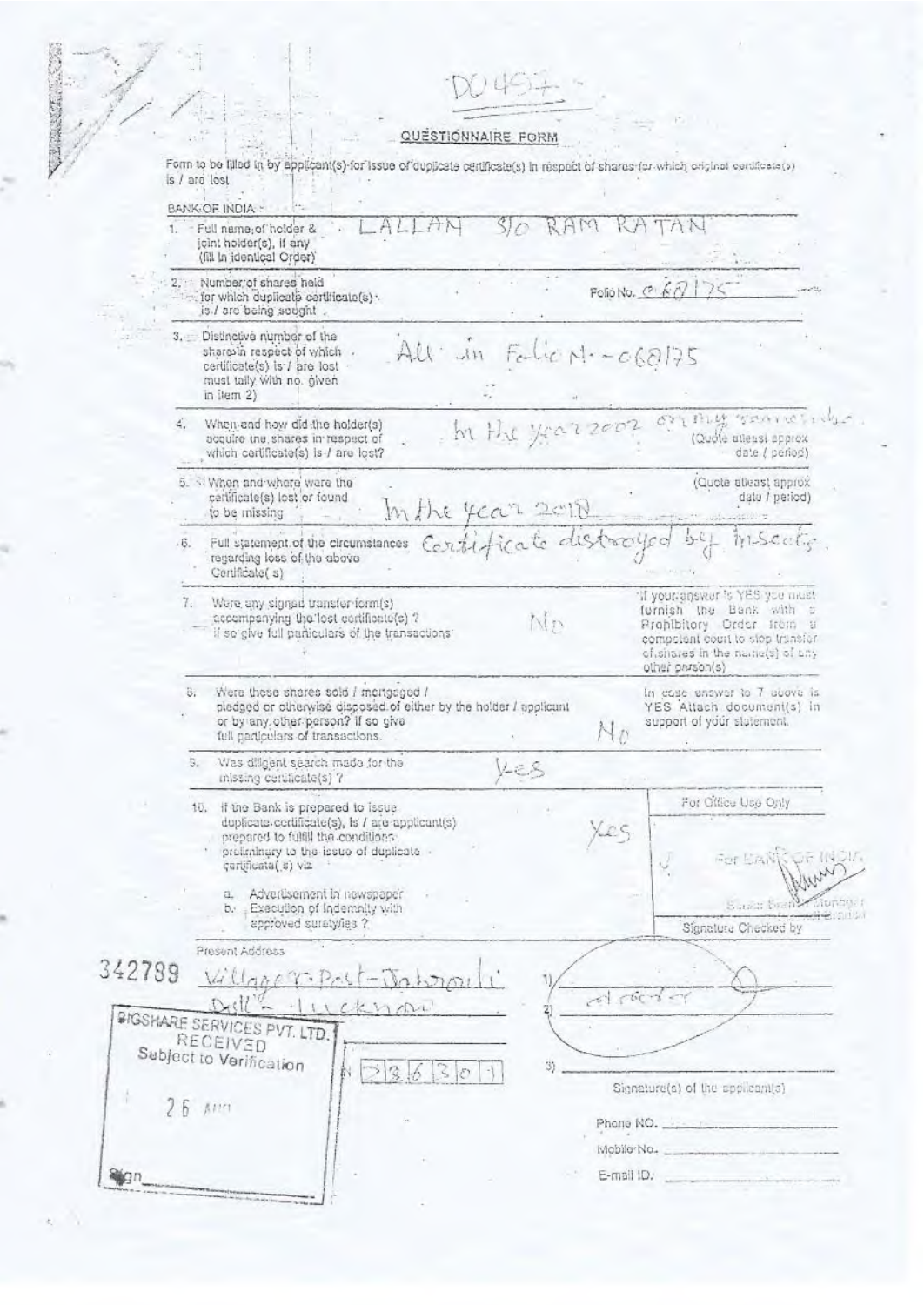| <b>Investor Relations Department</b> |                                                                                                                |
|--------------------------------------|----------------------------------------------------------------------------------------------------------------|
| From:                                | bssduplicate@bigshareonline.com                                                                                |
| Sent:                                | Monday, August 26, 2019 12:51                                                                                  |
| To:                                  | Rajeev Bhatia; Investor Relations Department                                                                   |
| $Cc$ :                               | vijay@bigshareonline.com; jibu@bigshareonline.com; bhagwan@bigshareonline.com; Bssduplicate@Bigshareonline.Com |
| Subject:                             | Duplicate Share Intimations Received On: 20190826                                                              |
| Attachments:                         | 343807.pdf                                                                                                     |

### Dear Sir/Ma'am,

Please be informed that in terms of the provisions of the SEBI (LODR) Regulations, 2015, the Company is required to submit information regarding loss of share certificates and issue of duplicate certificates, to the stock exchange within two days of its getting information. Further, the said intimation has to be filed only through the mode of NEAPS filing for NSE and on listing.bseindia.com for BSE and not via hard copy submission.

Accordingly, we are sharing herewith the receipt of the following request for loss of share certificate of the Company by shareholders, to enable you to comply with the said regulatory requirement within the timelines prescribed.

| Client Name                             | Cert. No Dist. No From Dist. NO. To Folio No. Quantity |           |        |     | Name          |
|-----------------------------------------|--------------------------------------------------------|-----------|--------|-----|---------------|
| BANK OF INDIA - EQUITY 404922 529482101 |                                                        | 529482200 | 397158 | 100 | MOHINI TANDON |
| BANK OF INDIA - EQUITY 404923           | 529482201                                              | 529482300 | 397158 | 100 | MOHINI TANDON |

Shoutd you have any queries in respect of the aforesaid instruction kindly revert back.

Regards.

Bigshare Services Pvt. Ltd.

CAUT=ON: Th:15 eraaLl or±gLnate fr..= D-otsLcie of t i orga7.:aaIfon. CL7, not ,. \_nits. or cpen a.:tachments =Less you re.cognize <sup>t</sup> sender and know the content is safe.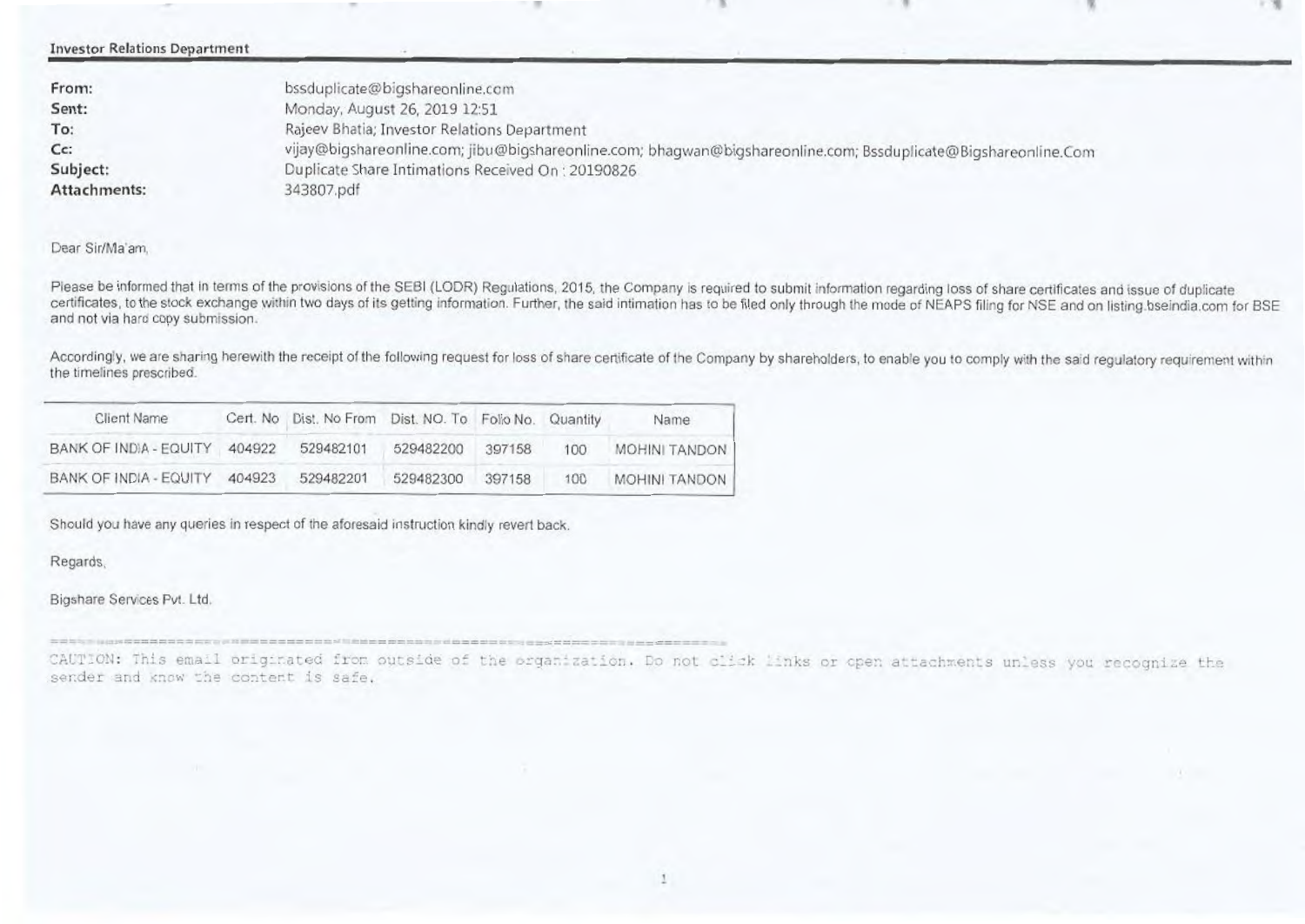$DUP / S1$  $20^{th}$  NOV 2010.

 $J_{\sigma}$ Big Share Service Prt Ctd. Moral, Andrew East Mumbar, Maharastra.

 $(\gamma_6\gamma_6q\tilde{q})$ 

Slub: Procedure fr Duplicale Copy of Alvere of Baule of India

Sir/Man

E

T

As per your requirement, a am sending all the documents listed in your Email. So kindly negotate for my shares Of Bank of Quelle Named' Mohim Tandon. Folio no 397158

Yours Mohini Jandar

· 255240

343807



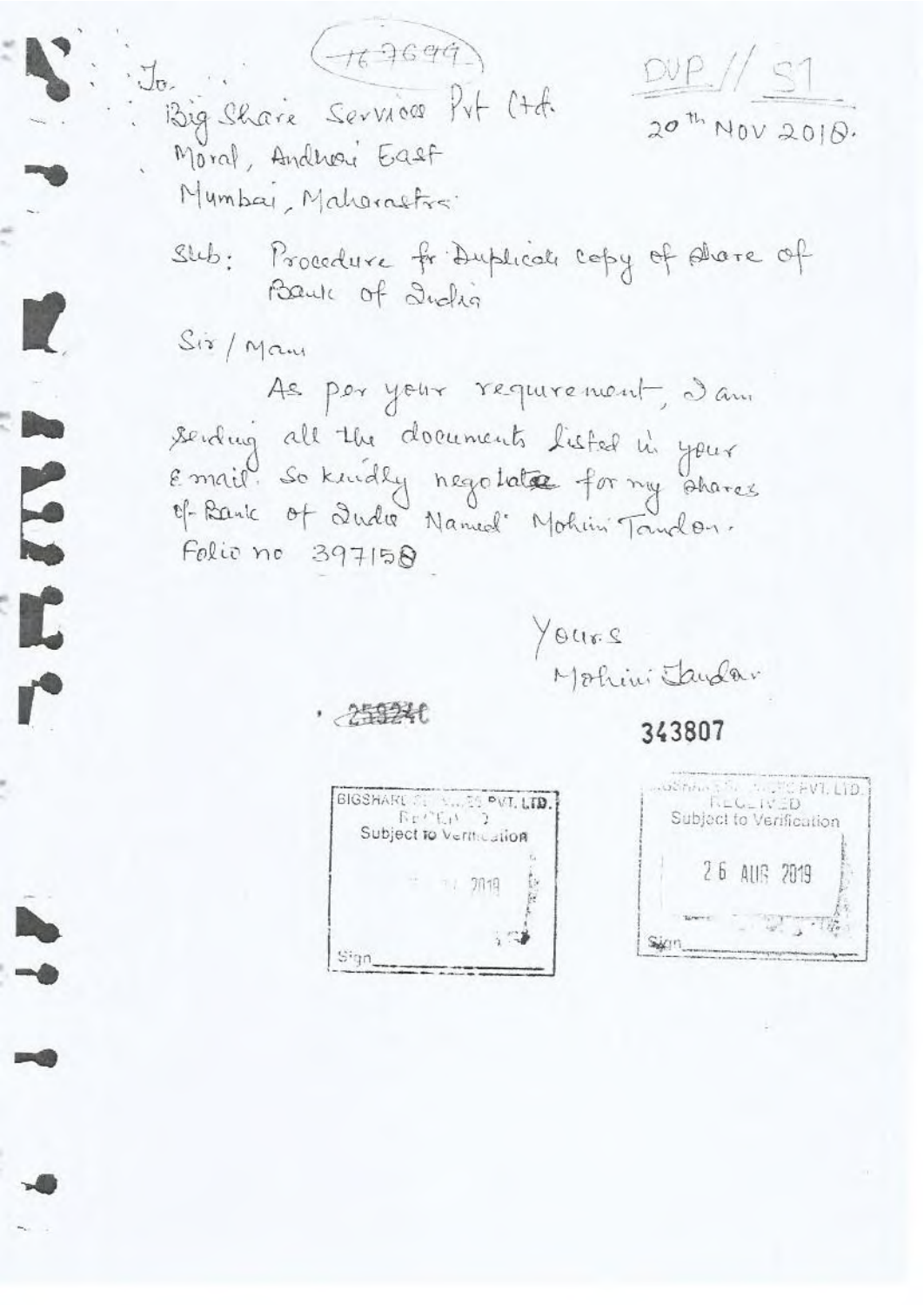Investor Relations Department

| BSSDuplicate <bssduplicate@bigshareonline.com></bssduplicate@bigshareonline.com>      |
|---------------------------------------------------------------------------------------|
| Monday, August 26, 2019 14:15                                                         |
| Rajeev Bhatia; Investor Relations Department                                          |
| vijay@bigshareonline.com; bssduplicate@bigshareonline.com; bhagwan@bigshareonline.com |
| Duplicate Share Intimations Received On: 20190826                                     |
| 342748.pdf                                                                            |
|                                                                                       |

#### Dear Sir/Ma'am,

Please be informed that in terms of the provisions of the SEBI (LODR) Regulations, 2015, the Company is required to submit information regarding loss of share certificates and issue of duplicate certificates, to the stock exchange within two days of its getting information. Further, the said intimation has to be filed only through the mode of NEAPS filing for NSE and on listing.bseindia.com for BSE and not via hard copy submission.

Accordingly, we are sharing herewith the receipt of the following request for loss of share certificate of the Company by shareholders, to enable you to comply with the said regulatory requirement within the timelines prescribed.

| Client Name          | Cert. No | Dist. No From | Dist. NO. To Folio No. |        | Quantity | Name                                  |
|----------------------|----------|---------------|------------------------|--------|----------|---------------------------------------|
| BANK OF INDIA        | 1081743  | 607559701     | 607559800              | 039404 | 100      | EMMANUEL KIRO<br><b>VIRGINIA KIRO</b> |
| <b>BANK OF INDIA</b> | 1081744  | 607559801     | 607559900              | 039404 | 100      | EMMANUEL KIRO<br><b>VIRGINIA KIRO</b> |
| <b>BANK OF INDIA</b> | 1081745  | 607559901     | 607560000              | 039404 | 100      | EMMANUEL KIRO<br><b>VIRGINIA KIRO</b> |
| <b>BANK OF INDIA</b> | 1081746  | 607560001     | 607560100              | 039404 | 100      | EMMANUEL KIRO<br><b>VIRGINIA KIRO</b> |

Should you have any queries in respect of the aforesaid instruction kindly revert back.

a production of classification of the substantial content of the product of the product of the basic production

Regards.

Bigshare Services Pvt. Ltd.

This email originated from outside of the organization. Do not click links or open attachments unless you recognize sender and know the content is safe.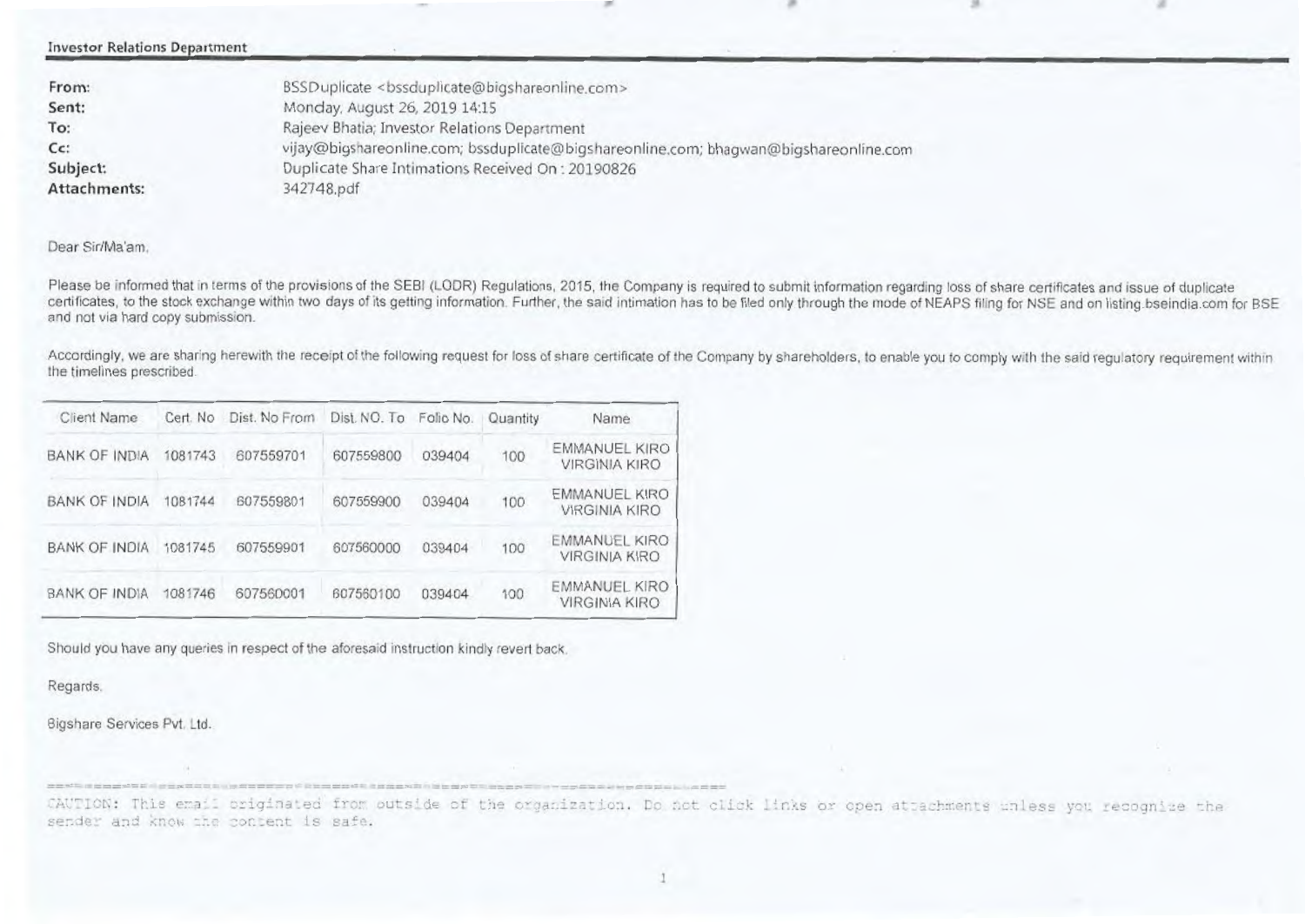|                                                                                                            |                                                                                                                                                                                                                                                                                           |                                                 | 1263427                                                                                               |
|------------------------------------------------------------------------------------------------------------|-------------------------------------------------------------------------------------------------------------------------------------------------------------------------------------------------------------------------------------------------------------------------------------------|-------------------------------------------------|-------------------------------------------------------------------------------------------------------|
|                                                                                                            |                                                                                                                                                                                                                                                                                           |                                                 |                                                                                                       |
|                                                                                                            | BIGSHARE SERVICES PVT. LTD.                                                                                                                                                                                                                                                               |                                                 |                                                                                                       |
|                                                                                                            | <u>lit fl</u> oor Bharat lin works Building, Opp. Vasant Oasis , Makwana Road ,<br>Marol.Andheri (E), Mumbai - 400 059,Tel : +91 22 62638200 .                                                                                                                                            |                                                 |                                                                                                       |
|                                                                                                            | DUPLICATE ORDECTION MENO                                                                                                                                                                                                                                                                  |                                                 | D11196                                                                                                |
|                                                                                                            | come to so to be ex ex up out of their function of the Williams ends                                                                                                                                                                                                                      |                                                 |                                                                                                       |
| Ref No: BSS/0bj/1786/DU460/Q0253                                                                           |                                                                                                                                                                                                                                                                                           | REGISTERED POST<br>: 27/06/2019<br>DATE         |                                                                                                       |
| GAURI CHANDRASHEKHAR PORE<br>A2 - 901, REGENCY COSMOS CO -OP HOUSING SOCIETY,<br>NEAR PRABHAVEE TECH PARK, |                                                                                                                                                                                                                                                                                           |                                                 | URLEWINE SERVICE (FV1.1TD)<br><b>RECEIVED</b>                                                         |
| HANER ROAD,                                                                                                |                                                                                                                                                                                                                                                                                           |                                                 | Subject to Verification                                                                               |
| PUNE,<br>MAHARASHIRA - 411045                                                                              | 342501                                                                                                                                                                                                                                                                                    |                                                 |                                                                                                       |
|                                                                                                            |                                                                                                                                                                                                                                                                                           |                                                 | 2 5 AUG 2019                                                                                          |
| UNIT<br>FOLIO                                                                                              | : BANK OF INDIA - EQUITY<br>SUBJECT : SHARE DUPLICATE ISSUE<br>: 602651                                                                                                                                                                                                                   |                                                 |                                                                                                       |
|                                                                                                            |                                                                                                                                                                                                                                                                                           |                                                 |                                                                                                       |
| Dear Sir / Madam ,                                                                                         |                                                                                                                                                                                                                                                                                           |                                                 |                                                                                                       |
|                                                                                                            | This has reference to your request for issue of Duplicate shares.                                                                                                                                                                                                                         |                                                 |                                                                                                       |
|                                                                                                            | In this connection we would like to inform you that, while strutinizing your request<br>for Issue of duplicate shares, we find that below mentioned documents are not in order.                                                                                                           |                                                 |                                                                                                       |
|                                                                                                            | 1. Your request for Issue of Duplicate Share Certificates is not as per the required format.<br>Kindly provide us the documents for Issue of Duplicate Share Certificates in the<br>format as required by "Bank of India". (Fnclosed format attached).                                    |                                                 |                                                                                                       |
| notary public.                                                                                             | # 7. Kindly submit the acknowledged copy of FIR / Police Complaint. Full details of shares<br>lost must be present in FIR/ Police Complaint i.e. name of Company, number of shares lost,<br>folio number, certificate number and distinctive numbers. Also FIR should be duly attested by |                                                 | A Importer                                                                                            |
|                                                                                                            | . We request you to provide shareholder's signatures duly attested by the bank manager clearly<br>indicating bank account number, name and address of holder. Also name and address of the bank,<br>name and designation of bank official who is attesting the signature.                 |                                                 |                                                                                                       |
|                                                                                                            | "Hence we are returning herewith the said documents i.e. Indemnity Bond/Affidavit & other supporting                                                                                                                                                                                      |                                                 |                                                                                                       |
|                                                                                                            | above to enable us to proceed further in the matter. Also provide                                                                                                                                                                                                                         |                                                 | documents with a request you to resubmit the same as advised with the required documents as mentioned |
|                                                                                                            | Details of the Share Certificates Lost / Misplaced are as follows.                                                                                                                                                                                                                        |                                                 |                                                                                                       |
| Folio No.<br>Cert No<br>$From - To$                                                                        | Distinctive No<br>$Froot + 10$                                                                                                                                                                                                                                                            | foral<br>$SO_+$ 01<br>$Cer_U(\cdot)$<br>Shares. |                                                                                                       |
| 002651<br>963165 - 963165                                                                                  | 595781901 - 595702000                                                                                                                                                                                                                                                                     | 198<br>1                                        |                                                                                                       |
| lutal                                                                                                      |                                                                                                                                                                                                                                                                                           | 109<br>$\mathbb{I}$                             |                                                                                                       |
|                                                                                                            |                                                                                                                                                                                                                                                                                           |                                                 |                                                                                                       |
|                                                                                                            | Thanking you and assuring of our best services, always.                                                                                                                                                                                                                                   |                                                 |                                                                                                       |
| Yours is.thfully                                                                                           |                                                                                                                                                                                                                                                                                           |                                                 |                                                                                                       |
| For Bigshare Services Private Limited                                                                      |                                                                                                                                                                                                                                                                                           |                                                 |                                                                                                       |
|                                                                                                            |                                                                                                                                                                                                                                                                                           |                                                 |                                                                                                       |
| (Authorised Signatory)                                                                                     |                                                                                                                                                                                                                                                                                           |                                                 |                                                                                                       |